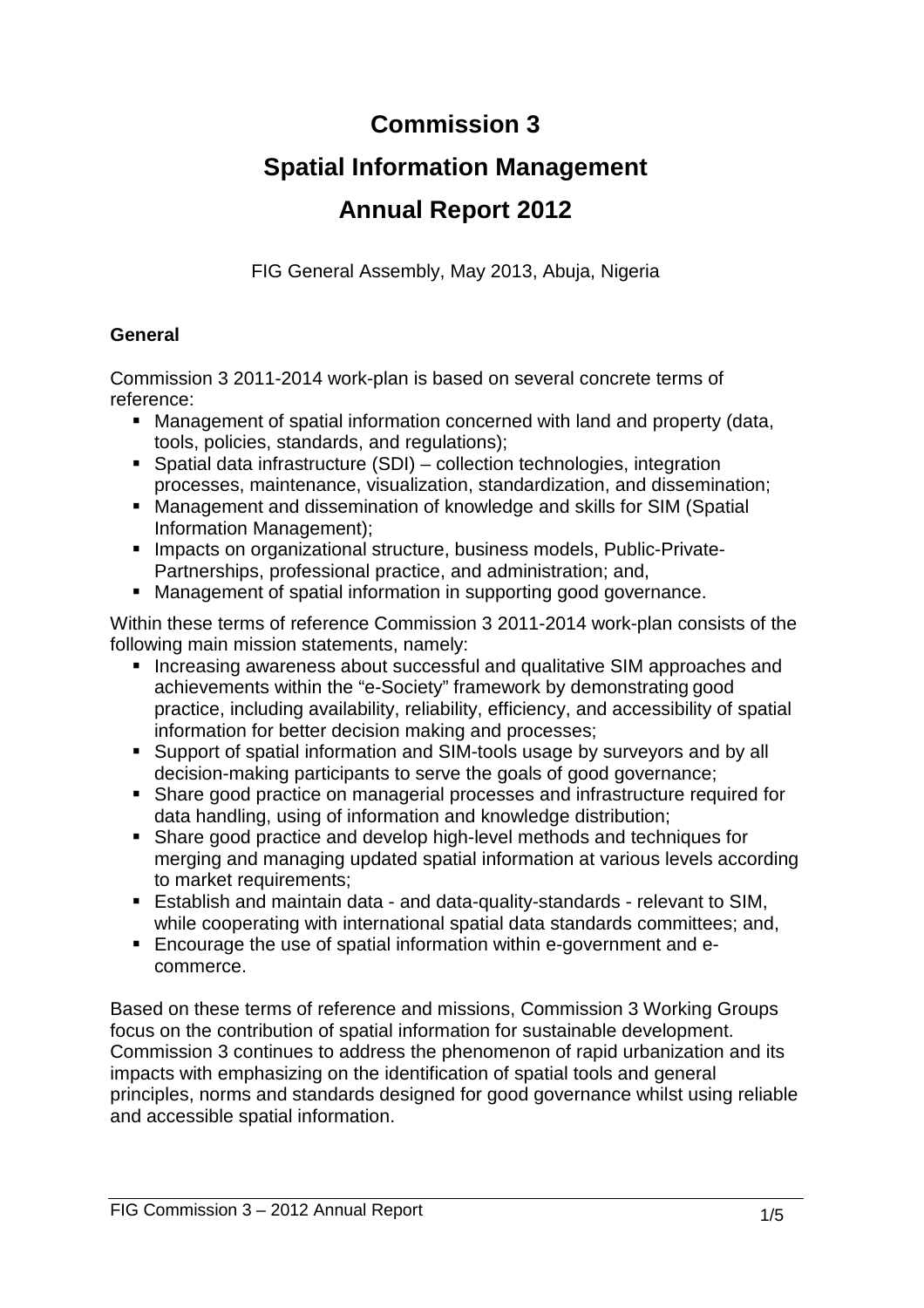Commission 3 delegates have expressed their strong interest in organizing annual meetings and workshops while concentrating on the specifically identified needs/topics. As in last couple of years, Commission 3 continued the peer review option at its own symposia, and in addition to publishing the accepted peer reviewed papers in special issues of international professional journals (currently in the Survey Review Journal and the Surveying and Land Information Science Journal).

### **Organization and Working Groups**

Commission Chair: Prof. Dr. Yerach Doytsher

Administration and Communication

Vice-Chair for Administration (Communication): Dr. Sagi Dalyot Vice-Chair for Administration (Events): Mr. Gerasimos Apostolatos

Working Groups

Vice-Chair and Chair of WG 3.1: Prof. Dr. Hartmut Mueller Vice-Chair and Chair of WG 3.2: Prof. Dr. Ioannidis Charalabos Vice-Chair and Chair of WG 3.3: Prof. Dr. Peter van Oosterom

### **Working Group 3.1 – SIM Infrastructure**

Chair: Prof. Dr. Hartmut Mueller

WG 3.1 focuses on SIM policy issues; within the information society domain SIM serves as an integrator of components designed for Spatial Information Infrastructure, mainly in urban areas. SIM is a facilitator for IT-based services used by planners, administrators as well as by the public. Thus, the general topics of the WG 3.1 activity involve: NSDI / GSDI - Spatial Data and Information Infrastructure: modelling and geo-visualization; legal aspects related to SIM; and, SIM in respect to LBS.

The national delegates and members of WG 3.1 actively participated in the FIGWW'2012 held on May in Rome, Italy, in the 8th FIG Regional Conference, held on November in Montevideo, Uruguay, and in the Annual Commission 3 workshop held on December in Athens, Greece (see more details below).

The activity of WG 3.1 is oriented to a FIG-publication on guidelines to establish an efficient SIM Infrastructure in urban areas by addressing legal, institutional and technical issues (planned as a joint publication with WG 3.2 to be published at the FIG Congress 2014).

## **Working Group 3.2 – Technical Aspects of SIM**

Chair: Prof. Dr. Ioannidis Charalabos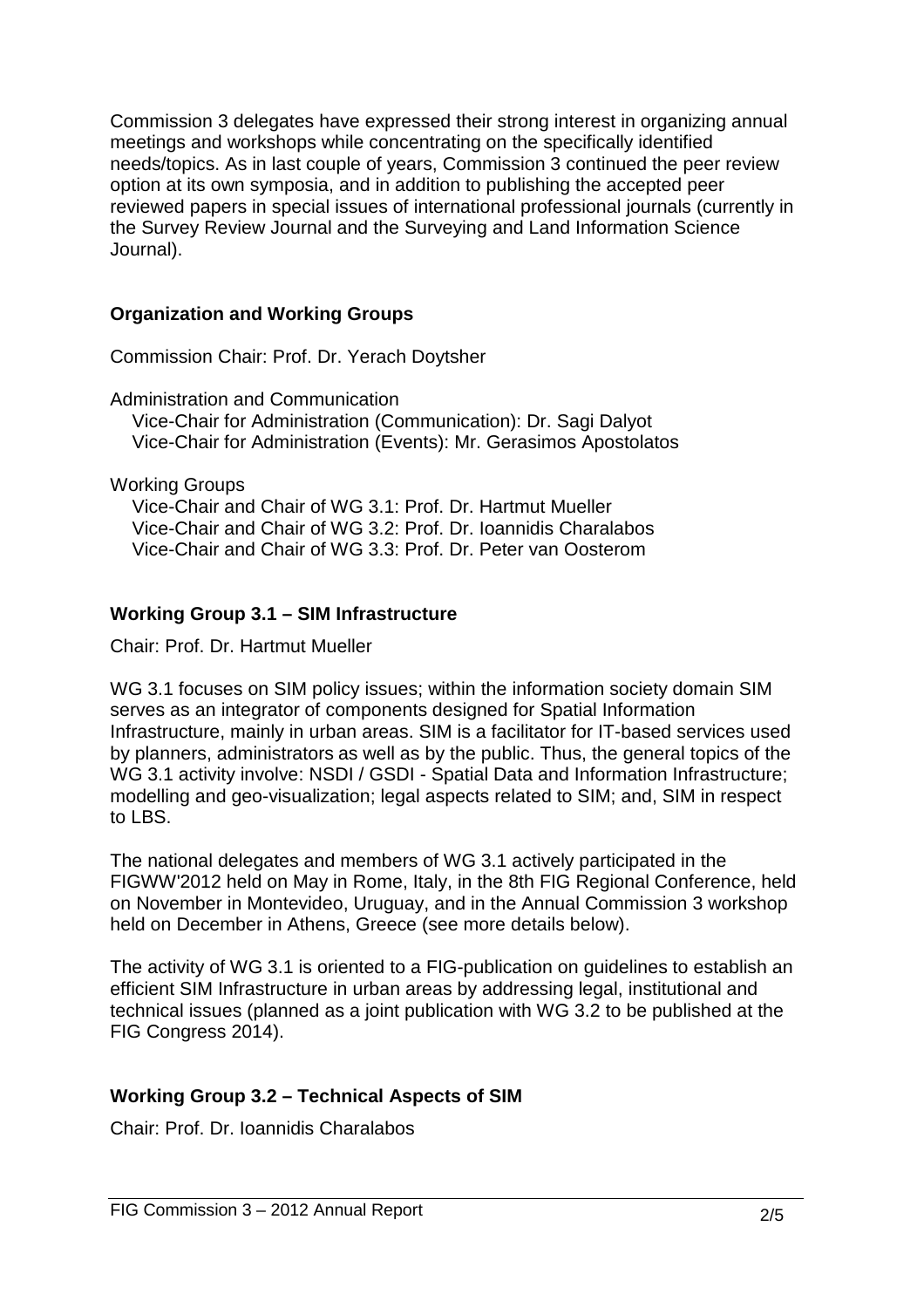WG 3.2 focuses on SIM technical issues. New tools, techniques and policies are required to baseline and integrate the social, economic and environmental factors associated with spatially managing urban areas in general, and cities/megacities in particular. Technical aspects are concerned with: 2D, 3D, and 4D spatial data collection and management; integration and update of spatial data-bases; standardization of information and metadata; and, visualization of information.

The national delegates and members of WG 3.2 actively participated in the FIGWW'2012 held on May in Rome, Italy, in the 8th FIG Regional Conference, held on November in Montevideo, Uruguay, and in the Annual Commission 3 workshop held on December in Athens, Greece (see more details below).

Together with WG 3.1, the activity of WG 3.2 is oriented to a joint FIG-publication on guidelines to establish an efficient SIM infrastructure in urban areas addressing legal, institutional and technical issues (to be published at the FIG Congress 2014).

### **Working Group 3.3 – 3D Cadastre (Joint Working Group with Commission 7)**

Chair: Prof. Dr. Peter van Oosterom

WG 3.3 focuses on 3D Cadastres issues. The increasing complexity of infrastructures and densely built-up areas requires a proper registration of the legal status (private and public), which can be provided to a limited extent by the existing 2D-cadastral registrations. An on-going main objective of WG 3.3 is to establish an operational SIM infrastructure framework for 3D-Cadastres. The operational aspect addresses: a common understanding of the terms and issues; and, a description of issues that have to be considered before 3D-cadastres can be implemented. Topics dealt within the activity of WG 3.3 are: 3D-Cadastre - models, SDI and time; 3D-Cadastre and its usability; and, analysing alternatives for the realization of a 3D cadastre model. An important work has been done by the WG in preparing a very detailed questionnaire and gathering information regarding the status of 3D Cadastre in many different countries worldwide. More detailed information can be found on the WG 3.3 website http://www.gdmc.nl/3DCadastres/

The activity of WG 3.3 is oriented, inter alia, to a FIG-publication on guidelines to establish 3D-cadastres (a "Primer on 3D-Cadastres"), addressing legal, institutional and technical issues (to be published at the FIG Congress 2014).

#### **Events**

In 2012 Commission 3 has been active in 4 international events:

#### **(a) A very active participation in the annual FIGWW 2012 conference (May 6-10), Rome, Italy with 23 technical sessions:**

First group of 7 joint technical sessions

**TS01D: Spatial Data Infrastructure**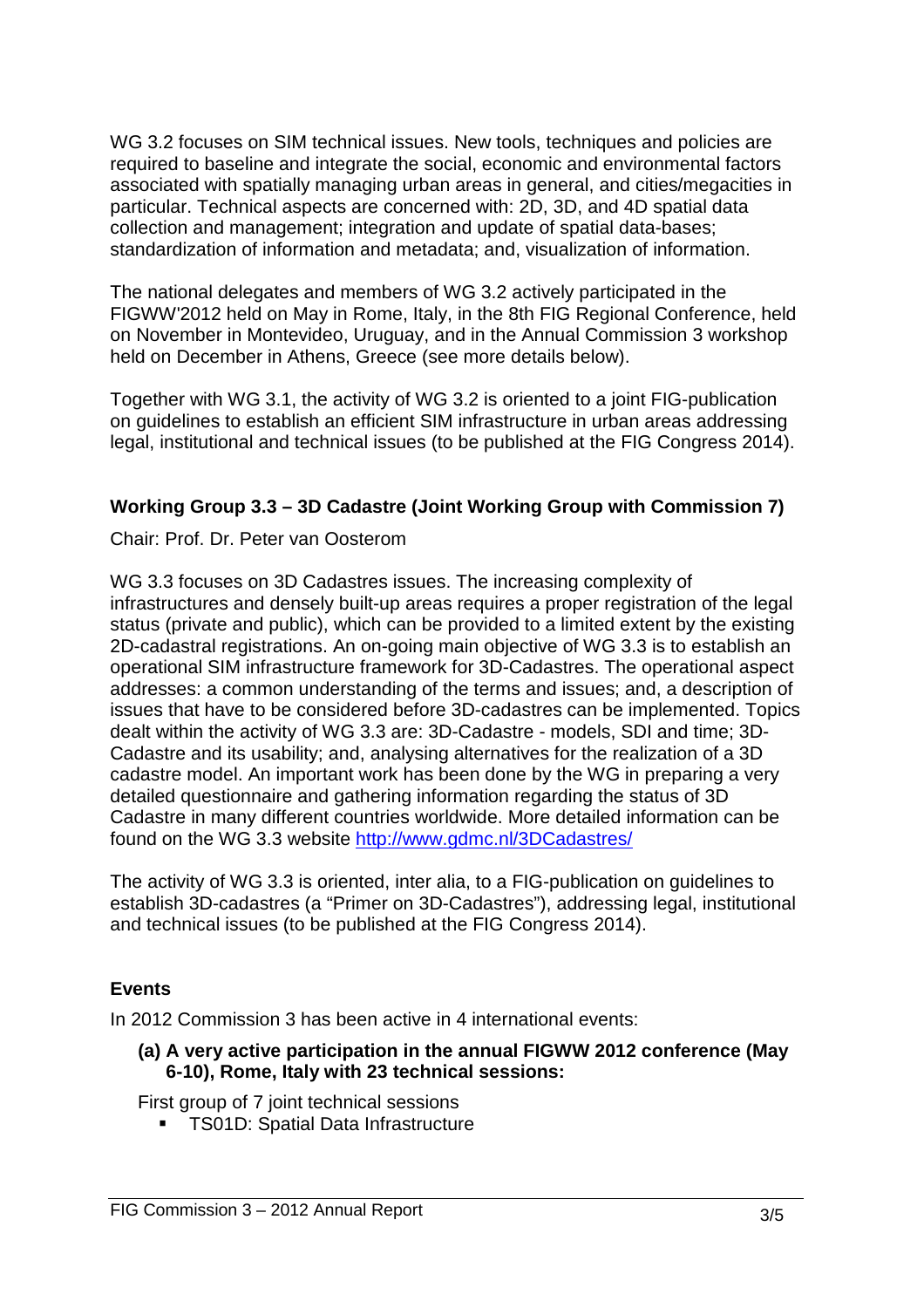- **TS02H: Technical Aspects of Spatial Information I**
- **TS02M: Cartography and Mapping Solutions**
- **TS05E: Technical Aspects of Spatial Information II**
- **TS07D: GIS Applications**
- **TS08H: 3D Principles and Technology**
- **TS09E: GIS Algorithms**

Second group of 6 joint technical sessions with Commission 7

- TS03B: Volunteered Geographic Information
- **TS04C: Cadastre and Spatial Information**
- TS05A: 3D and 4D Cadastre I
- **TS06B**: e-Governance
- TS06F: 3D and 4D Cadastre II
- TS07B: Cadastral and Land Administration Perspectives

And a third group of 10 joint technical sessions with other Commissions (8, 7/8, 5/6, and 10)

- **TS08I: Low Cost Surveying and Mapping**
- **TS03E: Planning Policies and Procedures II**
- **TS05D: City Development and Planning**
- **TS05H: Remote Sensing I**
- **TS06I: Remote Sensing II**
- **TS07G: Planning, Environment and Water Management**
- TS08J: Building Information Modelling BIM
- **TS08M: Surveying and Cultural Heritage I**
- TS09C: Surveying and Cultural Heritage II
- **TS09F: Risk Management in Planning and GIS**

The number of presentations was 3 to 5 per session, which brings it to a total figure of close to 100 presentations in Commission 3 sessions. More detailed information can be found on http://www.fig.net/fig2012/technical\_program.htm

#### **(b) Participation in the 8th FIG Regional Conference, Montevideo, Uruguay, 26-29 November 2012 with 4 technical sessions.**

- **TS01D: Data and Land information Systems**
- **TS02C: SDI-Spatial Data Infrastructure**
- **TS04D: Calculation and Visualization of Geodata**
- TS08D: Cadastre and Land Information Systems

More detailed information can be found on

http://www.fig.net/pub/uruguay/techprog.htm

- **(c) The annual 2012 FIG Commission 3 workshop/conference (December 10-14), Athens, Greece, jointly with FIG Task Force on Property and Housing, and 2012 UNECE WPLA workshop on "Spatial Information and Informal Development, Property and Housing". Close to 100 participants arriving from more than 25 countries worldwide have attended 16 technical sessions:** 
	- TS1: Spatial Data Infrastructures
	- TS2: Spatial Processing
	- **TS3: Data Modelling**